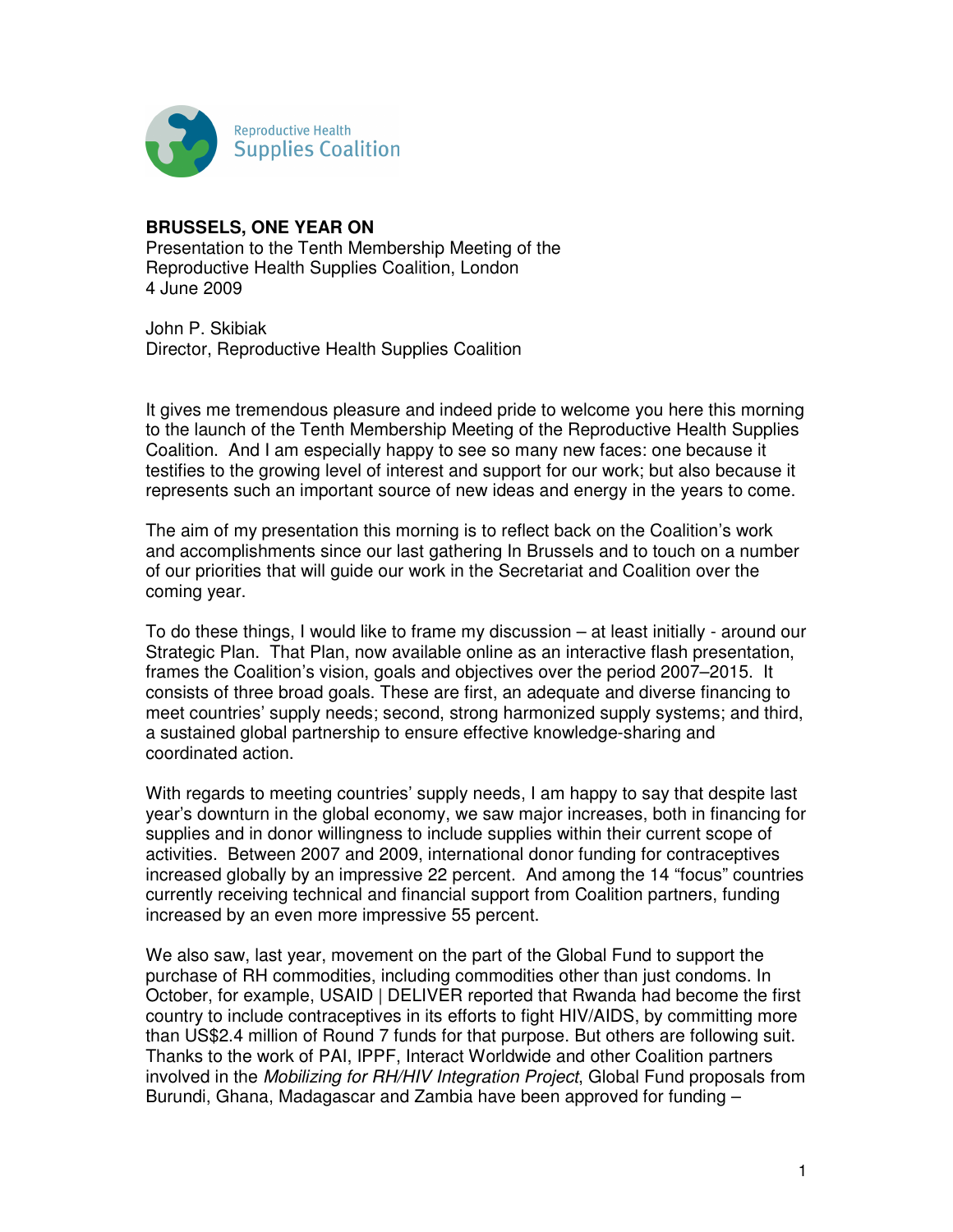proposals which will leverage tens of millions of dollars for RH/HIV integrated programs.

The past twelve months have also seen dramatic increases in multilateral support for commodity security. According to figures just released, UNFPA saw increases of more than \$450 million in core support, and a doubling in its contributions to the Global Programme, which specifically targets improvements in RH commodity security. Of UNFPA's 10 largest contributors, 8 are Coalition members, and together, they contributed over \$53 million just to the Global Programme alone.

But the donor community has been equally supportive of the Coalition, itself particularly the workstreams of our three working groups and especially the new procurement and financing mechanisms, AccessRH and the Pledge Guarantee. At the same time, a generous grant from the Bill & Melinda Gates Foundation allowed the Coalition to launch an Innovation Fund that that is already supporting new initiatives by our three Working Groups, and will continue to do so over the coming three years. To say that donor generosity towards these new initiatives has been phenomenal would be a gross understatement. The fact is, since we met last year in Brussels, financial support for ideas and activities nurtured through the framework of the Coalition (and this excludes the operating costs of the Secretariat), has increased nearly seven-fold - from about US\$1.3 million in 2007 to over US\$8 million in the past year alone.

Such levels of donor support have surpassed anything I could have imaged one year ago. But having said that, I do believe this general growth in support for commodity security is part of a trend – a trend that can be directly traced to *our* work and to that of our colleagues who first drew attention to the challenges facing RHCS nearly a decade ago. In 2001 on the eve of the Istanbul conference, the *Interim Working* Group on Reproductive Health Commodity Security, a forerunner of today's Supplies Coalition, published what would arguably become one of the most powerful and effective tools for galvanizing international support on behalf of reproductive health commodity security. Entitled Contraceptive Projections and the Donor Gap, the report envisioned increasing shortfalls in the availability of donor resources required to satisfy the growing unmet need for contraceptive supplies.

This year, the Coalition published, along with USAID | Deliver and the RMA WG, an update of the donor gap. Later in this meeting we will hear more about the update. But what I see as especially significant in the report is the success with which the donor community did heed the calls for support, issued in 2001. Among the 88 countries comprising that study, donor support has in fact roughly kept pace with increasing demand. Now acknowledging this success may seem to some as undermining the rhetoric of our own cause. But I do believe it is critical we acknowledge our achievements if only to demonstrate that success does lie within our grasp - whether we are reaching out as donors or as advocates or as technical specialists.

And of course admitting success does not mean the challenges before us will be any less severe. On the contrary, increases in the number of contraceptive users especially younger users—coupled with the growing demand for condoms for HIV/AIDS prevention means that by the year 2020, an estimated US\$424 million will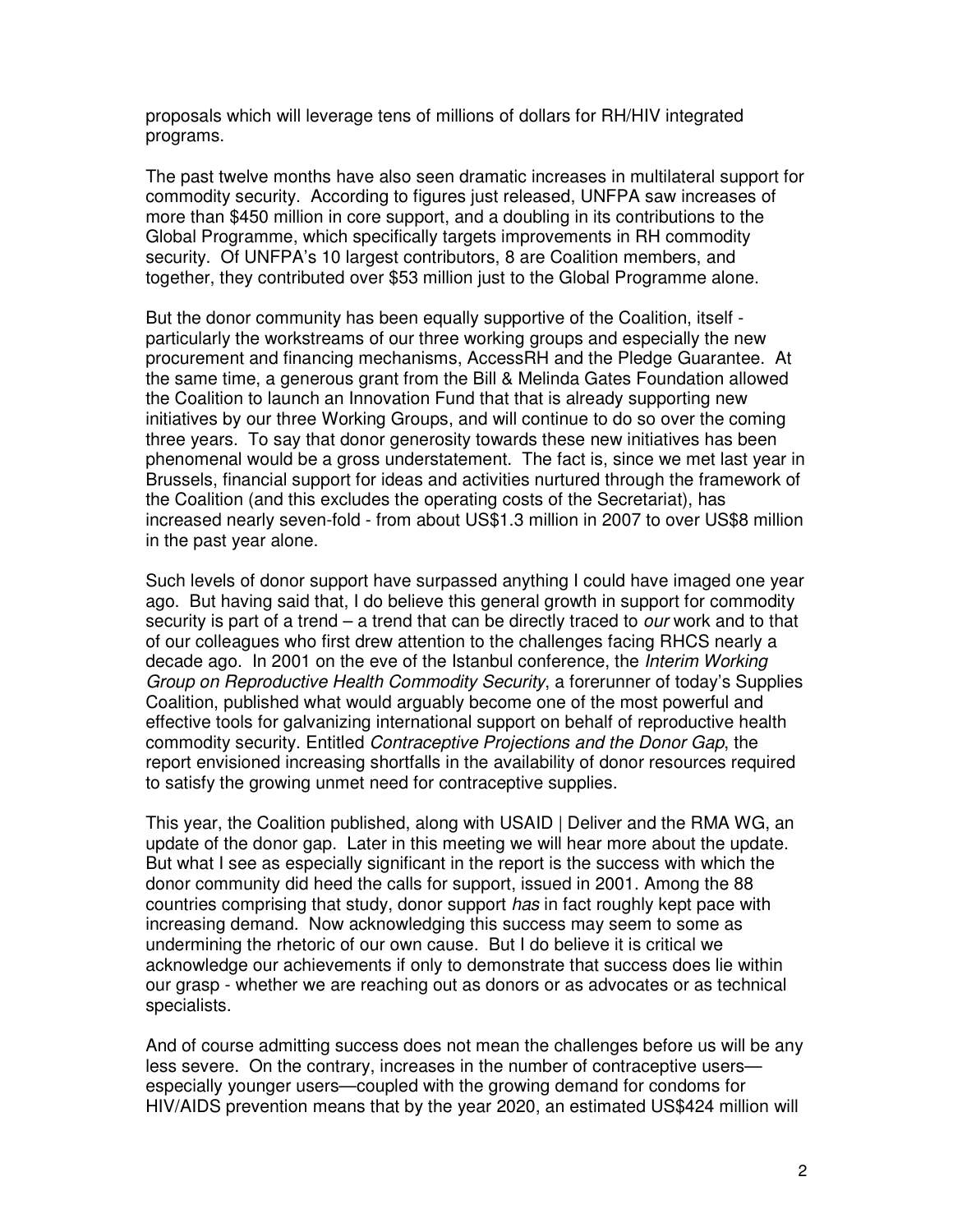be required in commodity support to satisfy all demand for contraceptives in donordependent countries. Even if donor funding were to remain at or near current levels, the shortfall would be almost US\$200 million annually, with a cumulative shortfall of about US\$1.4 billion over the 2008–2020 period. So let us not get too comfortable or rest on our laurels – however well deserved they may be.

As impressive as the growth in the resource base for supplies has been, the past year has also seen notable success in addressing the Coalition's second strategic goal, which is all about strengthening the systems needed to ensure effective supply chain management- be they functional systems in stable contexts, short-terms fixes to systems that have temporarily broken down, or coordinated responses to long term-crises. In 2008, the UNFPA and the UN Foundation took ownership of the AccessRH and the Pledge Guarantee, both of which, once operational, promise to change the face of commodity procurement and financing. Equally impressive is the recent commitment of more than US\$5 million by Coalition stakeholders to launch and sustain these efforts over the next three years.

When we think of the initiatives most commonly associated with systems strengthening, we often think of the RH Interchange or the Countries at Risk Group or other higher level initiatives to generate or manage new knowledge on an international scale. But systems strengthening, under our strategic plan, also takes place at country-level. Since 2007, when we began tracking key indicators linked to our plan, the number of contraceptive security task forces established in our focus countries has grown by over 37 percent, while the number of countries with dedicated budget lines for RH supplies has actually doubled.

Finally, efforts at systems strengthening also took a great leap forward this year with the launch, by MSI, of the Coalition's first effort to confront address commodity security in crisis settings. Thanks to seed money from the newly established Innovation Fund, MSI is conducting an assessment of logistics systems in crisis settings - with a view toward understanding better the challenges facing agencies that deliver emergency RH supplies.

The Coalition's third strategic goal is to support the global architecture needed to address what we call the "supplies challenge". That means forging new partnerships; expanding the knowledge base needed to make more informed decisions, and to ensure that the Coalition's role within that global architecture remains relevant and sustainable.

Once again, the past year was marked by a host of impressive accomplishments. In July, the Secretariat posted on its website two new tools designed to expand our knowledge of the supplies field and help advocates to utilize that knowledge better in making their case for commodity security. The first tool to appear on line, the Supplies Information Database (SID), was developed by our colleagues at the RHInterchange to serve as online reference library with over 6,000, easily searchable records on the status of reproductive health supplies at country-level. Interestingly, the launch of the SID generated the highest number of hits in the history of our website and it continues to draw a large proportion of our visitors to this day. The launch of the Advocacy Toolkit, a collaborative effort among USAID's Health Policy Initiative and the RMA Working Group is another major achievement of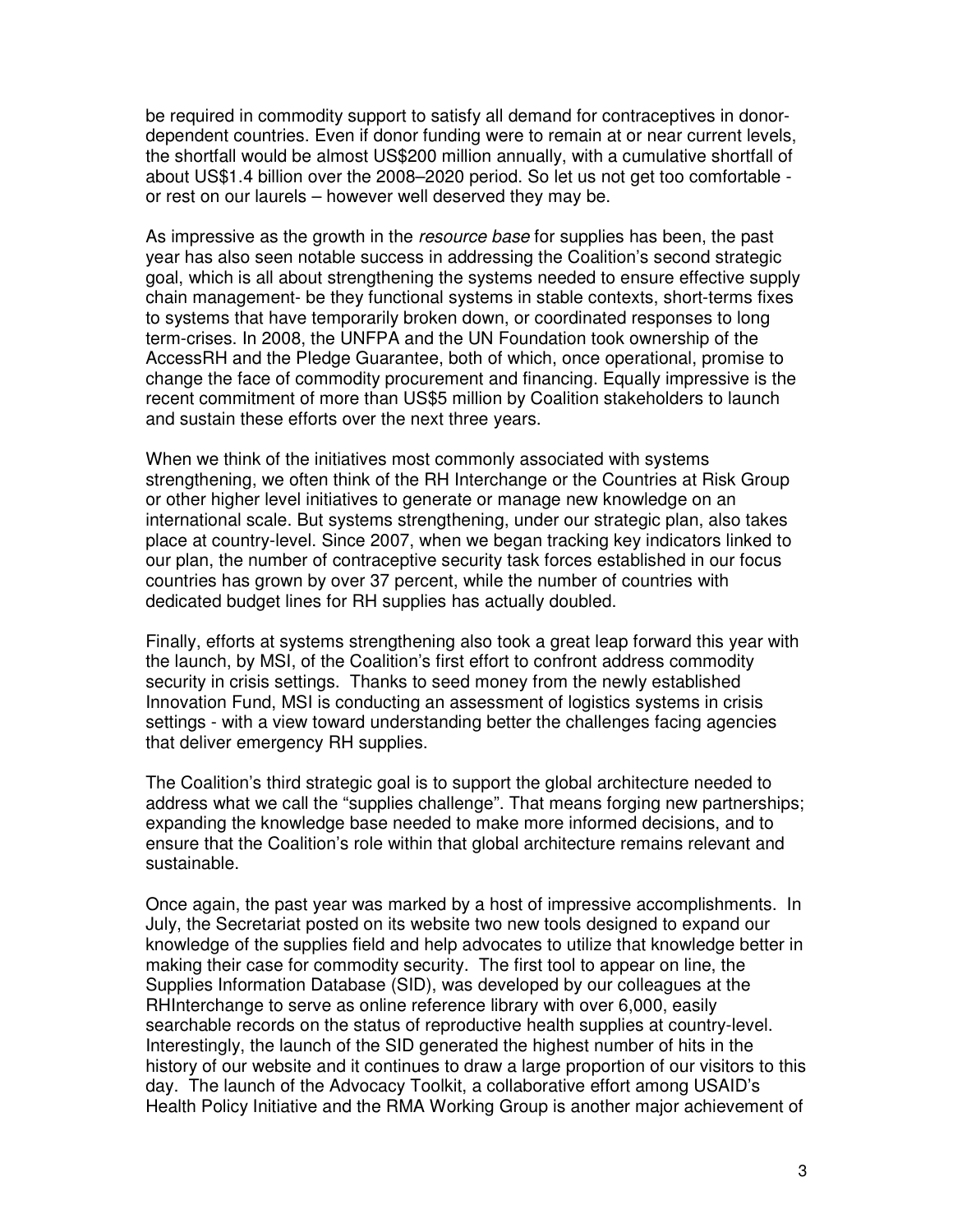the past year. Designed to serve as a practical, evidence-based vehicle for raising awareness and fostering policy change, the tool will soon be put to the test as supply champions from around the world gather here next week to train the trainers who will apply it in the field.

Earlier, I spoke of the impressive *financial* commitments of our key stakeholders – particularly on behalf of the work of our working groups. But that commitment has, to a certain degree, been equally matched by the dramatic *institutional* buy-in of the RH community as a whole. Since Brussels, our membership has grown by nearly 30 percent - and the impact of that growth is evident today in almost every aspect of the Coalition's work. The Coalition's Working Groups, once small gatherings, now average 20, sometimes 30 active participants each. The Executive Committee has also grown, both by its admission of the Working Group Heads and by the creation last November of two new seats for regional representatives, one held by Harry Joosery of Partners in Population and Development, and the other by Stanley Sonoiya of the East African Community. And finally, the growth in membership has seen a transformation in the size of the annual membership meetings. The Ninth Annual Membership Meeting, held in Brussels, was at the time, the largest of its kind ever. Here in London, our participant list is even longer.

Below the surface, however, increased membership is indeed having a more profound impact, particularly on the ability of the Coalition to achieve its strategic goals. New initiatives now underway to address supply-chain management in crisis settings, to expand access to underutilized methods, or to undertake total-market initiatives are all being led by institutions that, one year ago, had no seat at the table. The presence of new actors is also creating new opportunities for the Coalition to play roles it would not have played in the past. In September, for example, the international pharmaceutical manufacturer, Schering Plough (SP), turned to the Coalition for input in drafting a new distribution agreement with purchasers of their one-rod contraceptive implant. Through the intervention of the Secretariat, SP was able to bring together representatives of the international donor community, NGOs, and others to incorporate their input into a final distribution agreement that has proven acceptable to all and is now in use.

Finally, the growth in membership is clearly becoming an effective advocacy tool in itself. In November, the Government of France timed its admission to the Coalition to coincide with its six-month presidency of the European Union—an event that succeeded in drawing the attention of the press and many in the development community. And I am especially proud that the past year saw the admission to our ranks of our first two African bilaterals: the Government of Uganda, represented here today by Dr. Anthony Mbonye of the Ministry of Health; and the Government of Ghana, represented by Dr. Gloria Asare of Ghana Medical services.

But there is yet another critical component of the Coalition's third strategic goal – and it is one that I have left for last – even though it has consumed perhaps the bulk of the Secretariat's energies this year and remained the primary source of my own sleepless nights. Three years ago, the Bill and Melinda Gates Foundation made it possible for what was then still a fledgling partnership of perhaps 15 organizations to shift gears. It put forth the seed money to launch a full-time Secretariat with the mandate of putting in place the systems and frameworks that would enable the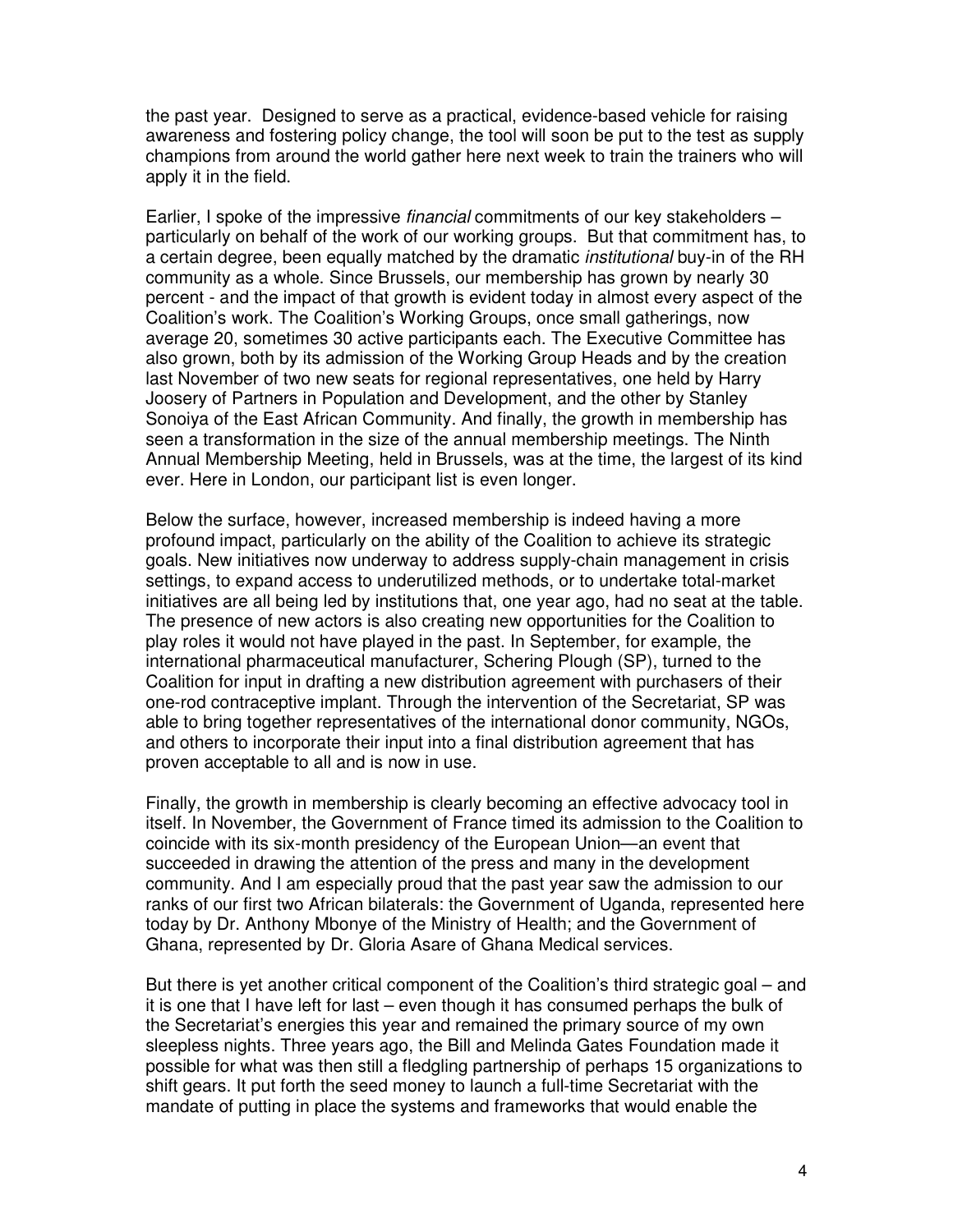Coalition to grow; make a difference in the world; and ultimately, by demonstrating it can make a difference, garner the support needed to allow this new seed to take root. Last year in Brussels, I noted in my annual address to the membership that over the coming year, we would be embarking on program to secure the financial resources needed to ensure our medium- to long-term sustainability. I put on a brave face – but the reality is, I had no assurances of anything. Today, I am happy to announce that we have achieved our aim. Multi-year financial commitments from key members of the Executive Committee and pledges of additional support from other Coalition members means that we are, once again, in a position to shift gears – but this time from higher-up the learning curve, able to build on the systems and structures in place, but also on the many remarkable successes we will be discussing in the days to come. I would like to take this opportunity to thank everyone who played a part in making this moment a reality: those who contributed to last summer's independent evaluation of the Secretariat's performance; those who provided input into the design of the concept paper that framed the Secretariat's vision for the coming three to five years; and those who have committed financially to supporting our work.

Our sights, therefore, are very much set on the future – and building on our workplan submitted last year to the Executive Committee, we have identified four broad areas that we see guiding our work in the coming year.

With regards to the role of the Secretariat, we look forward to working with our new Chair, Julia Bunting, and to continue providing both the support you have come to expect of us. This includes the planning and hosting of meetings, the management of communications, the provision of technical and logistical support to Working Groups, and the documentation and communication of key policy and executive decisions. We will also pursue efforts to ensure that member organizations remain familiar with the Coalition's Strategic Plan, understand how it can guide them, and know what indicators are required to measure progress.

A second priority new area of activity will be to assist members to look beyond the Coalition's traditional focus on contraceptives and begin addressing the challenges facing other RH commodities, such as those relating to safe motherhood, sexually transmitted infection detection and treatment, and HIV/AIDS. In the coming year, we will increase our support to the Coalition's Working Groups, other RH partners, and more specialized initiatives within the Coalition, such as the New and Underused RH Technologies Caucus.

A third area of activity will be the management of our new Innovation Fund which, as I noted previously, provides Coalition members with the means to translate into action new ideas and approaches for advancing global RHCS. The Secretariat, with support from a subgroup of Executive Committee members, will play a central role in encouraging and facilitating proposal development, hosting independent review panels, and financially administering the grants themselves. During the coming year, we anticipate disbursing approximately \$1.2 million in small grants to Working Group members.

Finally, a fourth area of renewed vigor will be to engage with representatives of countries outside Europe and north America and involve them more directly in the